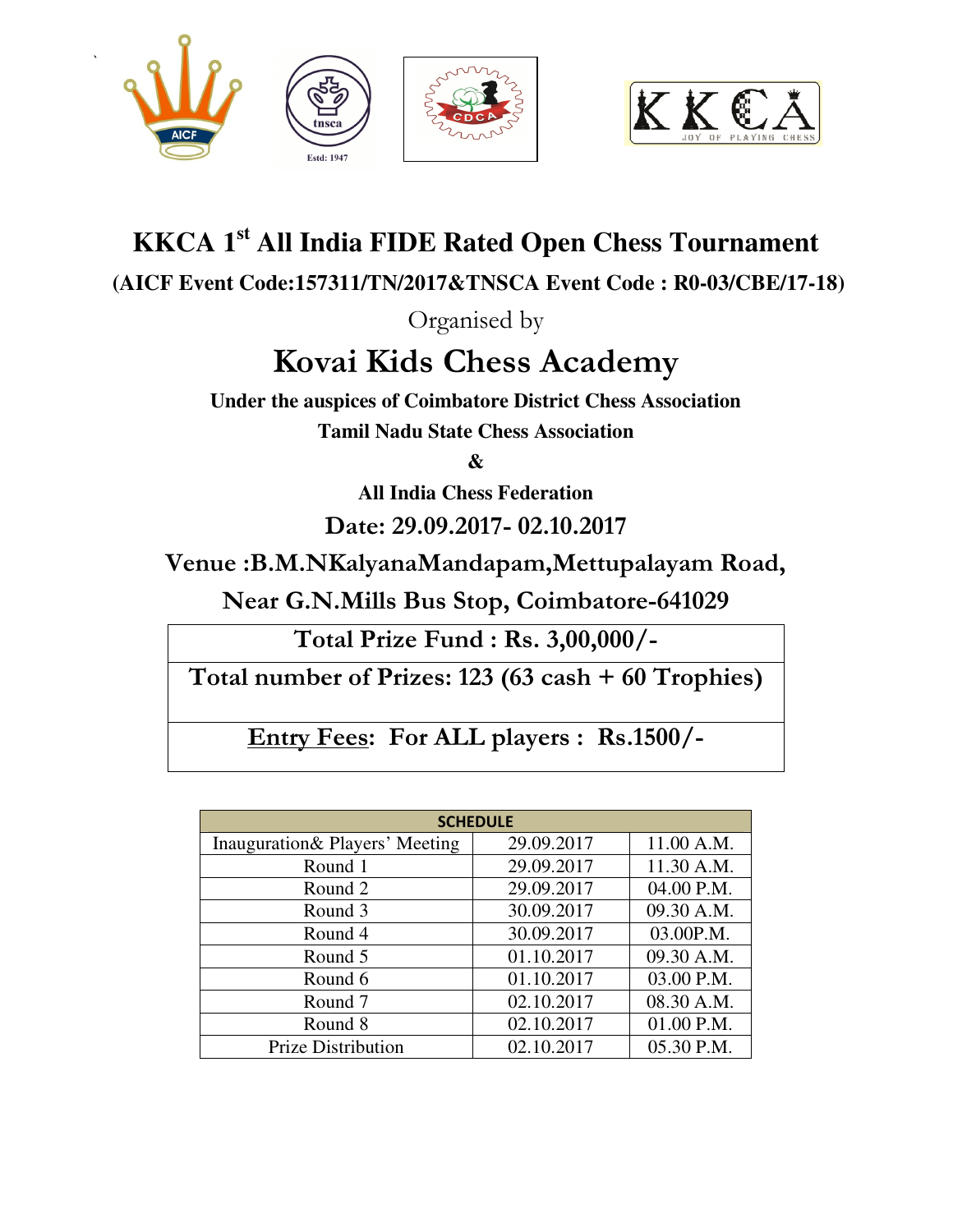| <b>Cash Prizes (in Rs.)</b>                                           |                                                             |                                               |                                                   |                                        |               |
|-----------------------------------------------------------------------|-------------------------------------------------------------|-----------------------------------------------|---------------------------------------------------|----------------------------------------|---------------|
| <b>PRIZES</b>                                                         | <b>MAIN</b>                                                 | <b>UNRATED</b>                                | 1001-1200                                         | 1201-1400                              | 1401-1600     |
| $\mathbf{1}$                                                          | $30,000/-$                                                  | $6,000/-$                                     | $6,000/-$                                         | $6,000/-$                              | $6,000/-$     |
| $\overline{2}$                                                        | $25,000/-$                                                  | $5,000/-$                                     | $5,000/-$                                         | $5,000/-$                              | $5,000/-$     |
| $\overline{\mathbf{3}}$                                               | $20,000/-$                                                  | $4,000/-$                                     | $4,000/-$                                         | $4,000/-$                              | $4,000/-$     |
| $\overline{\mathbf{4}}$                                               | $15,000/-$                                                  | $3,000/-$                                     | $3,000/-$                                         | $3,000/-$                              | $3,000/-$     |
| 5                                                                     | $10,000/-$                                                  | $2,000/-$                                     | $2,000/-$                                         | $2,000/-$                              | $2,000/-$     |
| 6                                                                     | $8,000/-$                                                   | $2,000/-$                                     | $2,000/-$                                         | $2,000/-$                              | $2,000/-$     |
| $\overline{7}$                                                        | $8,000/-$                                                   | $2,000/-$                                     | $2,000/-$                                         | $2,000/-$                              | $2,000/-$     |
| 8                                                                     | $7,000/-$                                                   | $2,000/-$                                     | $2,000/-$                                         | $2,000/-$                              | $2,000/-$     |
| 9                                                                     | $7,000/-$                                                   | $2,000/-$                                     | $2,000/-$                                         | $2,000/-$                              | $2,000/-$     |
| 10                                                                    | $6,000/-$                                                   | $2,000/-$                                     | $2,000/-$                                         | $2,000/-$                              | $2,000/-$     |
| 11                                                                    | $5,000/-$                                                   |                                               | VETERANS (55+ years-born on or before 31.12.1961) |                                        |               |
| 12                                                                    | $4,000/-$                                                   |                                               |                                                   | 1 <sup>st</sup> Prize                  | Rs. 5,000/-   |
| 13                                                                    | $4,000/-$                                                   |                                               |                                                   | 2 <sup>nd</sup> Prize                  | Rs. $4,000/-$ |
| 14                                                                    | $4,000/-$                                                   |                                               |                                                   | 3rd Prize                              | Rs. $3,000/-$ |
| 15                                                                    | $3,000/-$                                                   |                                               |                                                   | <b>Category Prizes (Trophies/Cups)</b> |               |
| 16                                                                    | $3,000/-$                                                   | Category                                      |                                                   |                                        |               |
| 17                                                                    | $3,000/-$                                                   | Under 8<br>10 (Open)+ 5 (Coimbatore Players)  |                                                   |                                        |               |
| 18                                                                    | $2,000/-$                                                   | Under 10<br>10 (Open)+ 5 (Coimbatore Players) |                                                   |                                        |               |
| 19                                                                    | $2,000/-$                                                   | Under 12                                      |                                                   | 10 (Open)+ 5 (Coimbatore Players)      |               |
| 20                                                                    | $2,000/-$                                                   | Under 14                                      |                                                   | 10 (Open)+ 5 (Coimbatore Players)      |               |
| Please note D.O.B. certificate/proof is necessary for category prizes |                                                             |                                               |                                                   |                                        |               |
|                                                                       | $\bigcap$ $\bigcap$ $\bigcap$ $\bigcap$ $\bigcap$ $\bigcap$ |                                               |                                                   |                                        |               |

Last date for entry- 25.09.2017.

#### **Mode of payment :**

 $\hat{\mathbf{v}}$ 

1.NEFT transfer to…

| Account Name        | : KOVAI KIDS CHESS ACADEMY      |  |
|---------------------|---------------------------------|--|
| Current Account No. | $\div$ 61341010003227           |  |
| <b>Bank Name</b>    | $\therefore$ SYNDICATE BANK     |  |
| <b>Branch</b>       | : Ramnagar, Coimbatore -641 009 |  |
| <b>IFSC</b> Code    | : SYNB0006134                   |  |
|                     |                                 |  |

After doing NEFT,please submit the online form in *www.kovaichess.com*.You will get confirmation within two days.

2. Register online through *www.pay4chess.com* or

*www.paychessentry.com*or*www.easypaychess.com*. Issues, if any, in the online registration should be sorted out with the concerned online portals.

You can download the ENTRY FORM from *www.kovaichess.com*.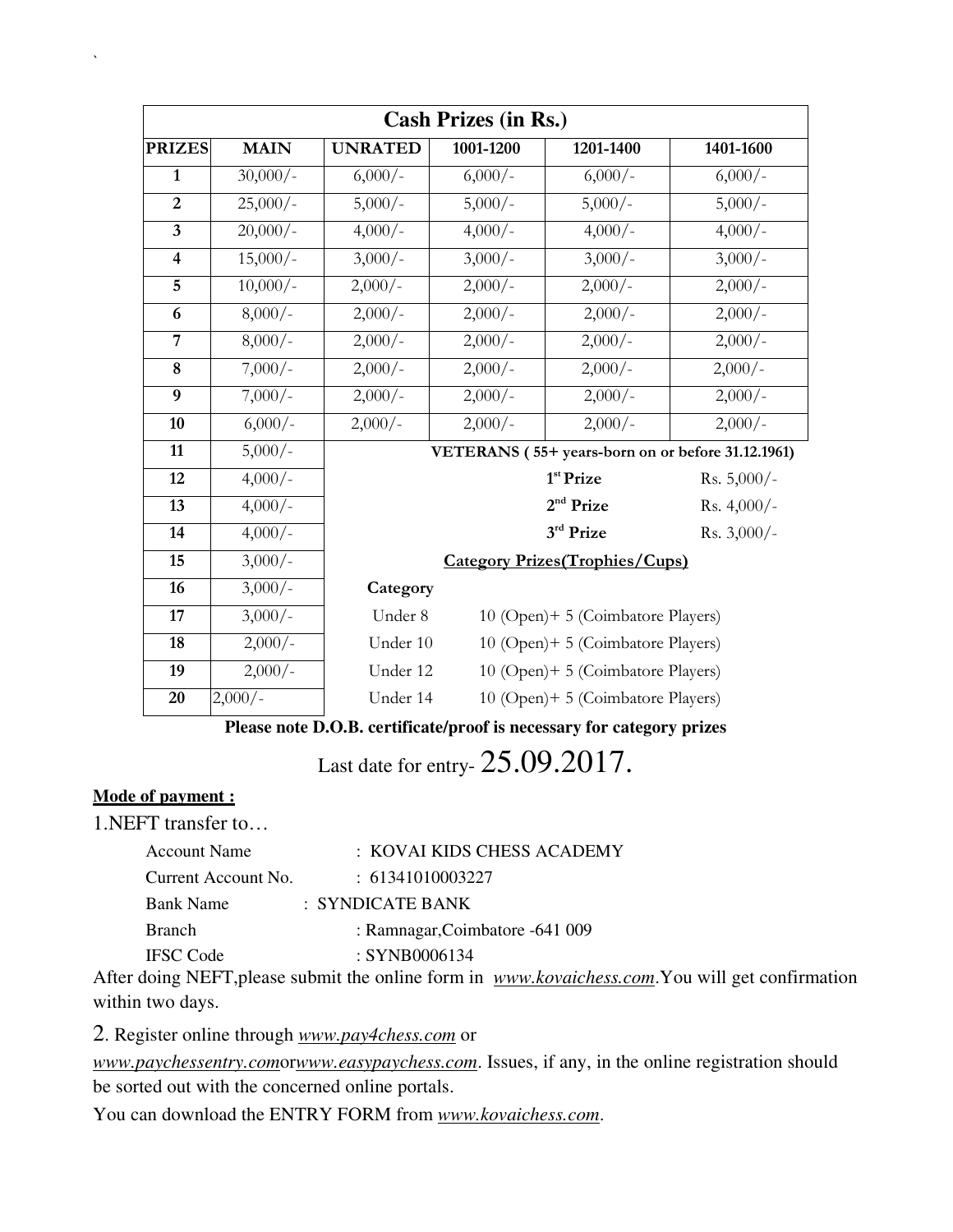#### **RULES & REGULATIONS**

 $\Delta \sim 10^{11}$  m  $^{-1}$ 

| <b>System of Play</b>                           | The Latest FIDE Rules in force shall apply and the Swiss system will be followed.                                                                                                                                                                                                                                                                                                                                                        |  |
|-------------------------------------------------|------------------------------------------------------------------------------------------------------------------------------------------------------------------------------------------------------------------------------------------------------------------------------------------------------------------------------------------------------------------------------------------------------------------------------------------|--|
| Mode of<br><b>Tournament</b>                    | Total 8 rounds shall be played.                                                                                                                                                                                                                                                                                                                                                                                                          |  |
| <b>Time Control</b>                             | 90 minutes each $+30$ seconds increment per move from move No.1                                                                                                                                                                                                                                                                                                                                                                          |  |
| <b>Tie break</b>                                | Latest tie-break system will be applied. In case of tie, prizes will not be shared.                                                                                                                                                                                                                                                                                                                                                      |  |
|                                                 | AICF registration is compulsory. AICF registration fee is Rs.250/- for the year 2017-<br>2018.                                                                                                                                                                                                                                                                                                                                           |  |
| <b>AICF Registration</b>                        | NEW or RENEWAL of AICF registration is to done through online only with effect from<br>01.09.2017. This should be done prior to the tournament.                                                                                                                                                                                                                                                                                          |  |
| (Please NOTE                                    | Please visit AICF website for details or follow the links.                                                                                                                                                                                                                                                                                                                                                                               |  |
| carefully)                                      | 1. New Registration - http://aicf.in/online-player-registration/<br>Existing Registration - For existing players please go to your player page in<br>2.<br>http://aicf.in/players and click on extend membership                                                                                                                                                                                                                         |  |
| <b>TNSCA</b><br><b>Registration</b>             | TNSCA registration is compulsory. TNSCA Registration fee is Rs.150/- for the year<br>2017-2018. Players registering with TNSCA should submit duly filled and signed<br>TNSCA Players Registration form along with a copy of their Date of Birth certificate<br>and one passport size photograph. Those who have already paid the same must attach/<br>show the proof for that, failing which they will have to pay the registration fee. |  |
| Coimbatore<br><b>DCA</b><br><b>Registration</b> | CoimbatoreDCA registration is compulsory for CoimbatoreDistrict players. The<br>registration fee Rs.100/- for the year 2017-18. New Registration/Renewal can be done<br>online through http://pay4chess.com/cbecda.php before the tournament.                                                                                                                                                                                            |  |
| <b>Protests</b>                                 | Protests if any, against the decision of the Chief Arbiter shall be made in writing with<br>protest fee of Rs.500/- within 15 minutes of the occurrence of the incident to the<br>appeals committee. The protest fee will be refunded if the appeal is upheld.                                                                                                                                                                           |  |
| <b>Appeals</b><br><b>Committee</b>              | Before the commencement of the Tournament, appeals committee will be formed from<br>the senior participants present at the players meeting. The appeals committee decisions<br>will be final and binding on all players concerned.                                                                                                                                                                                                       |  |
| <b>Withdrawals</b>                              | A player may withdraw at any stage of the event, after informing the chief arbiter in<br>writing                                                                                                                                                                                                                                                                                                                                         |  |
| <b>Rights of</b><br>admission                   | The AICF/TNSCA /Coimbatore DCA/ organizer Kovai Kids Chess Academy reserve<br>the right to admit / reject any entry without assigning any reason thereof.<br>The AICF/TNSCA/ Coimbatore DCA/ organizer Kovai Kids Chess Academy reserve<br>the rights of admission to the venue.                                                                                                                                                         |  |
| Silence in the<br><b>Tournament Hall</b>        | Strict silence must be observed in the Tournament Hall. Players who have finished<br>their games shall not remain in the tournament hall. Players shall not analyze the game<br>in the tournament hall.                                                                                                                                                                                                                                  |  |